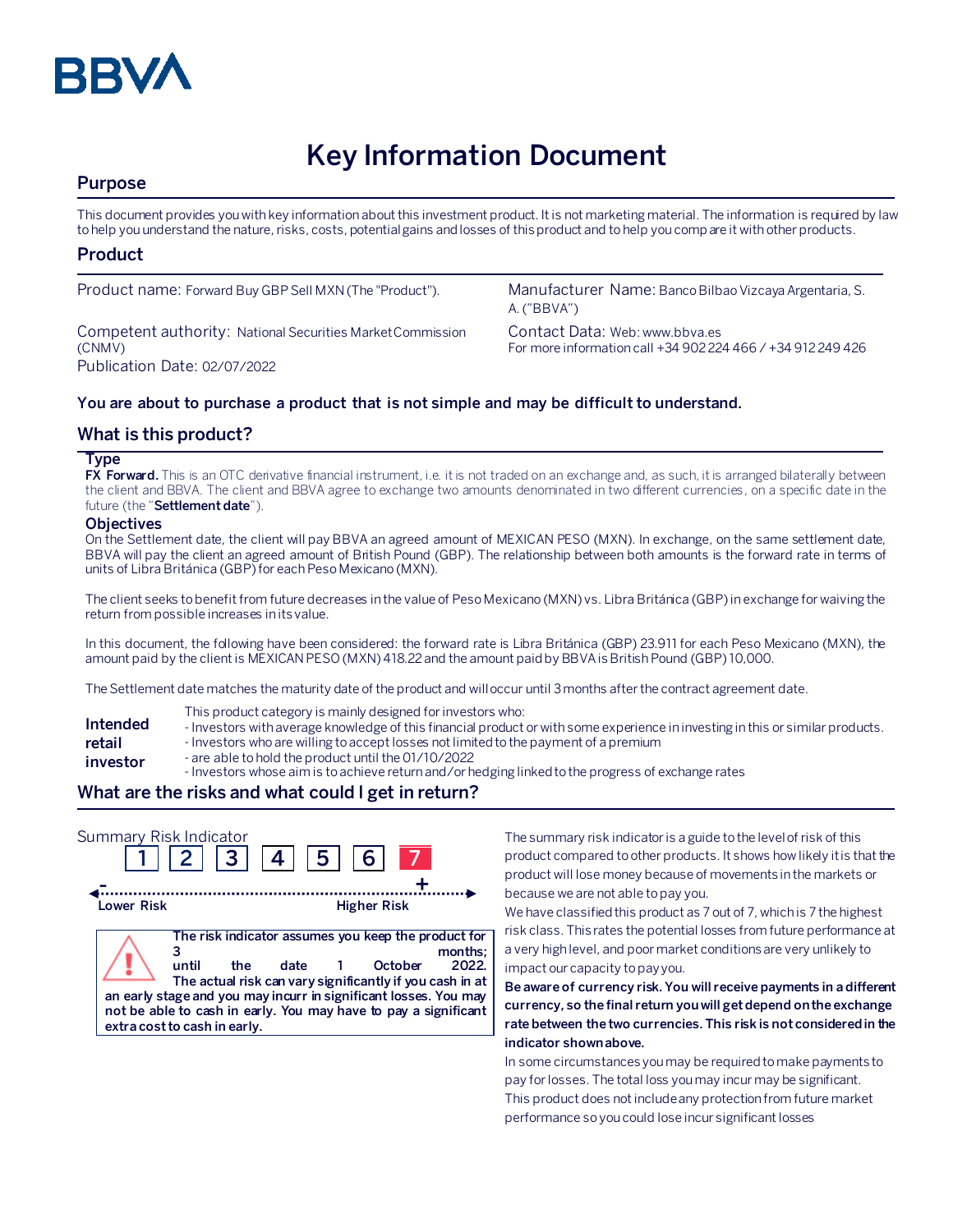#### Performance Scenarios

Market developments in the future cannot be accurately predicted. The scenarios shown are only an indication of some of the p ossible outcomes based on recent returns. Actual returns could be lower.

| Nominal Amount GBP 10,000 |                                            |                         |  |  |
|---------------------------|--------------------------------------------|-------------------------|--|--|
| <b>Scenarios</b>          |                                            | 3 months final maturity |  |  |
| Stress scenario           | What you might get back or pay after costs | GBP-4.566               |  |  |
|                           | Return/loss over nominal amount;           | $-45.66%$               |  |  |
| Unfavourable<br>scenario  | What you might get back or pay after costs | GBP-955                 |  |  |
|                           | Return/loss over nominal amount;           | $-9.55%$                |  |  |
| Moderate<br>scenario      | What you might get back or pay after costs | GBP-182                 |  |  |
|                           | Return/loss over nominal amount:           | $-1.82%$                |  |  |
| Favourable<br>scenario    | What you might get back or pay after costs | GBP 539                 |  |  |
|                           | Return/loss over nominal amount:           | 5.39%                   |  |  |

This table shows the money you could get back or pay over the next 3 months , under different scenarios, assuming a Nominal Value of 10,000 GBP.The scenarios shown illustrate how your Nominal Amount could perform. You can compare them with the scenarios of other products.The scenarios presented are an estimate of future performance based on evidence from the past on how the value of this investment Nominal Amount varies, and are not an exact indicator. What you get will vary depending on how the market performs and how long you keep the Nominal Amount/product.

The stress scenario shows what you might get back or pay in extreme market circumstances, and it does not take into account the situation where we are not able to pay you. The figures shown include all the costs of the product itself, and includes the costs of your advisor or distributor. The figures do not take into account your personal tax situation, which may also affect how much you get back.

## **What happens if BBVA is unable to pay out?**

The customer would suffer a financial loss. In addition, this product is not covered by the Deposit Guarantee Fund for Financial Institutions or any other guarantee system or guarantor.

In the event of the resolution of BBVA (the process that would apply if BBVA were unviable or if it were foreseeable that it would become unviable in the near future and for reasons of public interest and financial stability it is necessary to avoid it going bankrupt), this product could be converted into shares or the payment obligations undertaken by BBVA to the customer could be reduced and the customer could therefore suffer losses.

## **What are the costs?**

The Reduction in Yield (RIY) shows what impact the total costs you pay will have on the performance of the product. The total costs take into account one-off, ongoing and incidental costs

The amounts shown here are the cumulative costs of the product itself, for three different holding periods. They include potential early exit penalties. The figures assume a Nominal Value of 10,000 GBP. he figures are estimates and may change in the future.

#### **Costs Over Time**

| Nominal Amount GBP 10,000 |                                                                      |  |
|---------------------------|----------------------------------------------------------------------|--|
| <b>Scenarios</b>          | If you cash in at the end of the recommended holding period 3 months |  |
| Total costs               | GBP 64.24                                                            |  |
| Impact on return (RIY)    | 0.64%                                                                |  |

#### Composition of costs

The table below shows:

- the impact of the different types of costs on the performance of the product at the end of the recommended holding period;
- the meaning of the different cost categories.

| This table shows the impact on return |             |       |                                                                                                                                                                                   |
|---------------------------------------|-------------|-------|-----------------------------------------------------------------------------------------------------------------------------------------------------------------------------------|
| One-off<br>costs                      | Entry costs | 0.64% | The impact of the costs you pay when entering your investment. The impact of the costs already<br>included in the price. This includes the costs of distribution of your product. |
|                                       | Exit costs  | 0.00% | The impact of the costs of exiting your investment when it matures                                                                                                                |